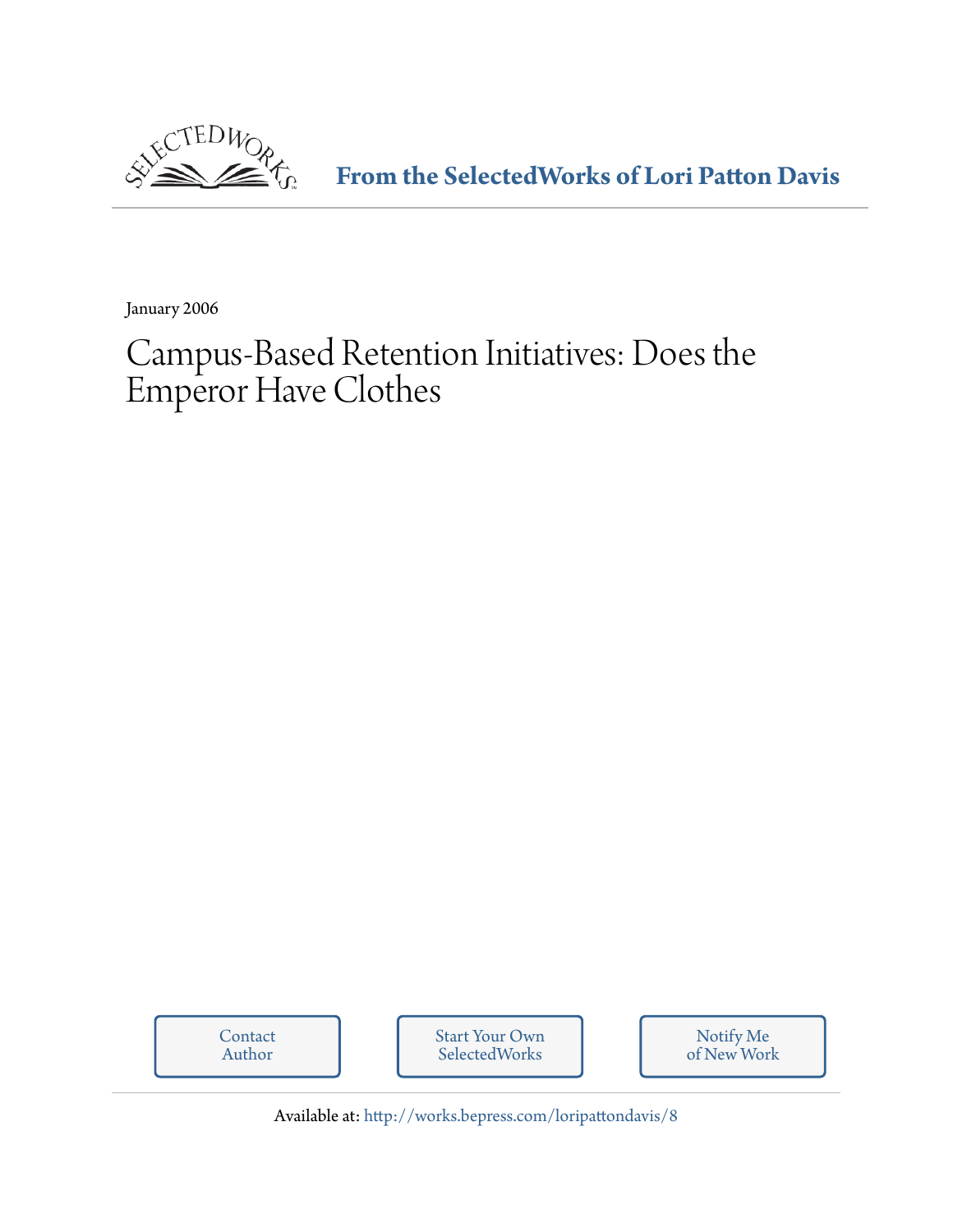*There has been very little previous evaluation research that examines the effects of interventions on persistence.*

## Campus-Based Retention Initiatives: Does the Emperor Have Clothes?

*Lori D. Patton, Carla Morelon, Dawn Michele Whitehead, Don Hossler*

In a recent meeting of senior campus administrators, one of the vice presidents commented, "I have set aside \$300,000 for retention initiatives to be implemented over the next two years. My question is, on which programs should I spend these dollars?" These kinds of conversations take place on the campuses of colleges and universities each year. Since the mid-1970s, perhaps no other topic in the published literature has garnered the attention of higher education researchers and administrators more than student persistence. Indeed, the field of higher education now sports a journal that is devoted to the topic of student retention. This article describes our attempt to conduct a systematic review and critique of the research that has been done on campus-based retention initiatives.

It is important for us to define clearly the boundaries of our efforts. Hundreds of studies have tested assumptions of theories of student departure. Some examples include the following: Bean (1990), Mallette and Cabrera (1991), Munro (1981), Pascarella, Duby, and Iverson (1983), Pascarella and Terenzini (1983), Stage (1989), Stoeker, Pascarella, and Wolfle (1988), Tinto (1993), and Williamson and Creamer (1989). Efforts to test the models of Tinto (Braxton, Sullivan, and Johnson, 1997; Cabrera, Stampen, and Hansen, 1990; Halpin, 1990; Hurtado and Carter, 1997; Milem and Berger, 1997; Nora, Attinasi, and Matonak, 1990; Tierney, 1992) and Bean (Andreu, 2002; Farabaugh-Dorkins, 1991; Himelhoch, Nichols, Ball, and Black, 1997; Stahl and Pavel, 1992) dominate this line of research. Although these theories and

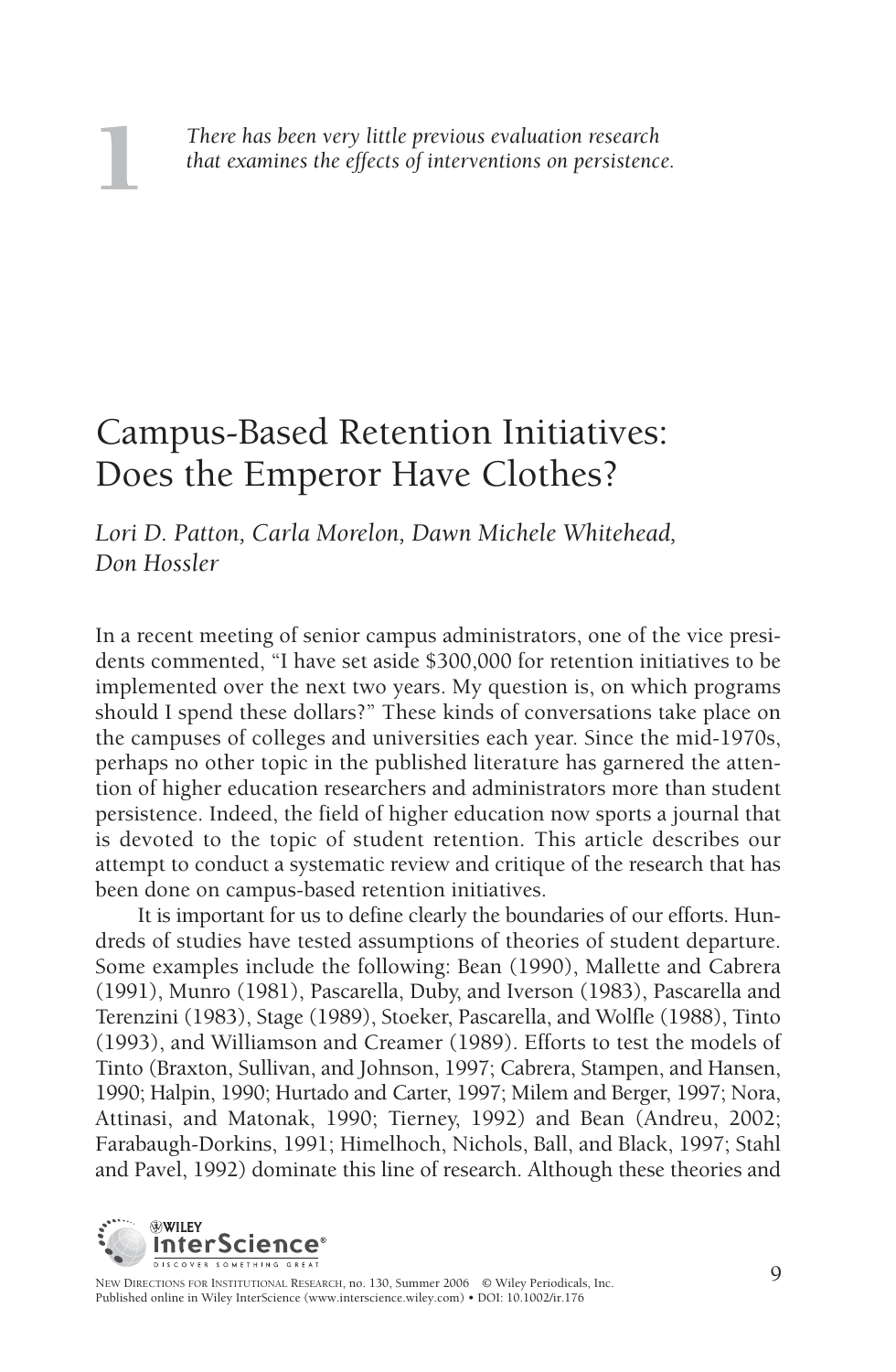the efforts to test the properties of each model are useful, they do not provide empirical analyses of campus-based programs that purportedly enhance student persistence. This paper examines the existing published research on college student retention in order to determine the extent to which the assertions about enhancing student persistence have been confirmed through rigorous analysis and program evaluation.

#### Methodology and Preliminary Results

The first step in this research effort was to examine the assertions made about campus programs and strategies to decrease student dropout rates at universities. Published articles, both empirical and propositional, were reviewed in order to develop a comprehensive list of the assertions made about the efficacy of various retention initiatives. After identifying the assertions, we grouped them into similar categories and began our literature searches in electronic databases and relevant published journals.

We reveal one of our most important findings early in this chapter when we note that this study immediately produced initial findings that in some respects are as interesting as the actual results of our analyses. We say this because one of the most important findings of this investigation is the dearth of evidence to support the claims proffered on the efficacy of a wide range of campus-based retention initiatives.

As a form of quality control, we limited our search to propositional and research-based published studies in first- and second-tier journals that commonly publish research in the field of higher education. Working within these guidelines, we conducted a thorough review of approximately one hundred published research reports on student persistence. In selecting articles for this chapter, each published article was reviewed and evaluated using the following criteria: a detailed description of the programmatic intervention, methodological rigor in the sampling strategies, and analytic rigor of data analytic techniques. Using these criteria we grouped all of the articles into three categories: most rigorous, moderately rigorous, and least rigorous.

The articles we determined to be most rigorous typically included most of the following attributes: they yielded statistically significant results or provided strong qualitative findings, they included large sample sizes, they included some form of a control group, and they contained detailed information about the retention-centered program. Studies deemed to be of moderate rigor usually had a modicum of information about the retention-based program and more simplistic and less robust analytical findings. Articles judged to be of low rigor had important limitations, such as no description of statistical tests used to assess the program's effectiveness, a very small number of students who participated in the study, or little information about the retention program that was implemented.

Our search identified a large set of assertions about campus-based programs and strategies to enhance student persistence; however, too often we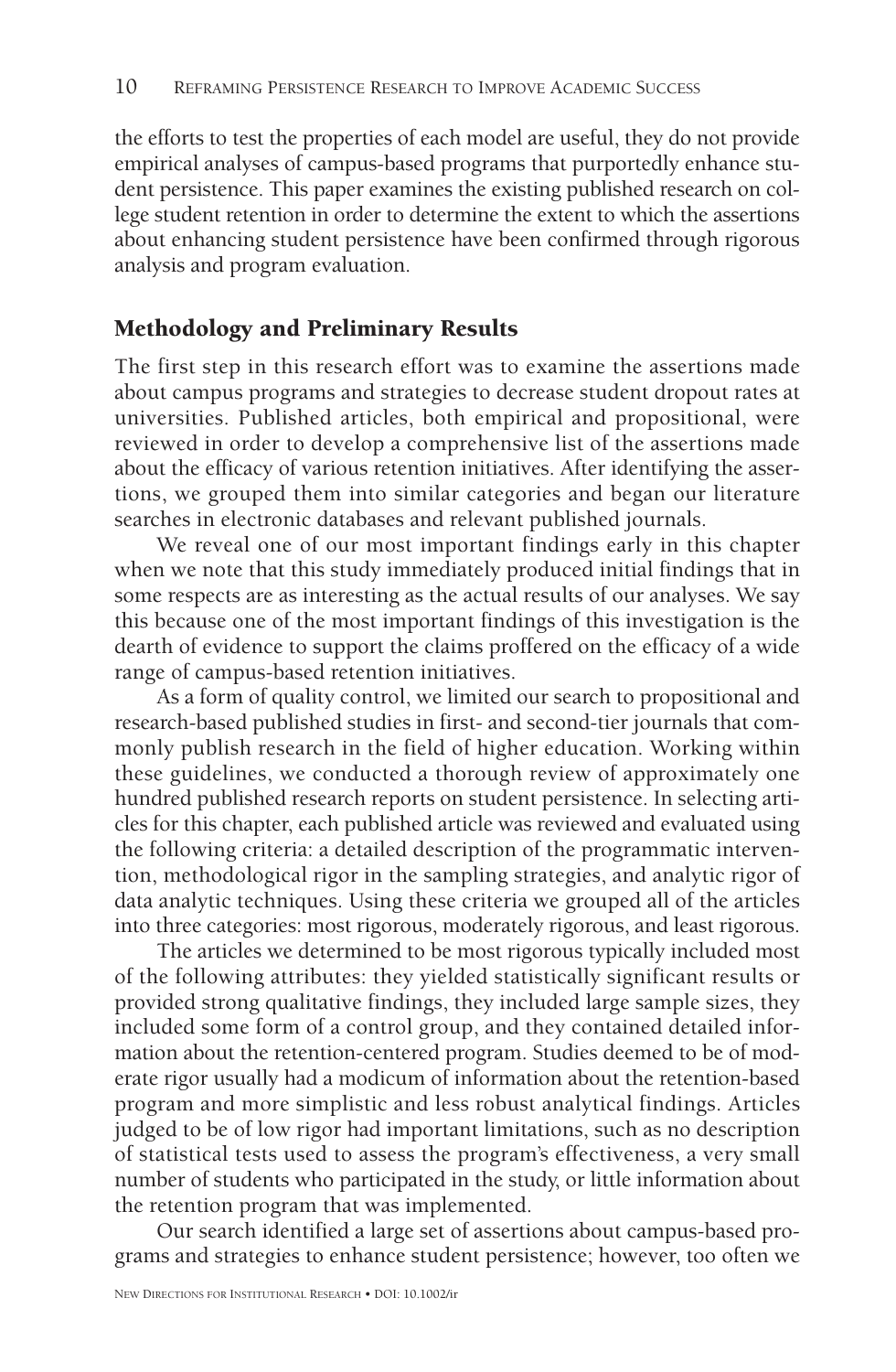could find little or no supporting evidence for the claims often made about strategies to enhance persistence. In other instances, the research did indicate that campus-based interventions were linked to positive changes in student retention.

We found it possible to group the studies we reviewed in several different ways. After considerable review, we aggregated the studies into the following groupings: counseling and mentoring programs (four articles); learning communities, living-learning communities, and structured academic experiences (four articles); student-faculty interaction (three articles), and transition programs (five articles). In the following sections we describe the groupings of studies in each area and then present our findings and summarize our results. In the implications section, we offer suggestions for campus administrators involved in efforts to improve persistence and graduation rates and for researchers conducting evaluation and assessment studies of student retention programs.

#### **Limitations**

The most obvious limitation is the fact that administrators of retention programs are most often members of a small team or solo administrators who have neither the time nor the resources to do more than administer their programs. In addition, we did not search papers, for example, given at scholarly conferences or those catalogued in the ERIC system. Rather, we used the quality control embedded in the review process of scholarly journals as one of our primary criteria for the selection of studies to review. Finally, we used restricted criteria in our search for published articles. We looked only for articles that provided a direct link between institutional programming and retention. Undoubtedly, a number of research articles that do not refer directly to programs could possibly shed some light on other factors that contribute to undergraduate student persistence.

Another important limitation is that none of the studies we reviewed employed sophisticated methods to control for biases that could result from self-selection. Increasingly, researchers have been developing statistical techniques to compensate for potential selection-bias problems (Bifulco, 2002; Hoxby, 2002), but research on programmatic efforts to enhance student persistence are just beginning to employ these methods. As a result, there was little we could do to compensate for this limitation at the time this investigation was conducted.

#### Findings

We found a limited number of assessments of the efficacy of counseling or mentoring interventions. Our literature review identified only four empirical studies that focused on the impact of these kinds of programs.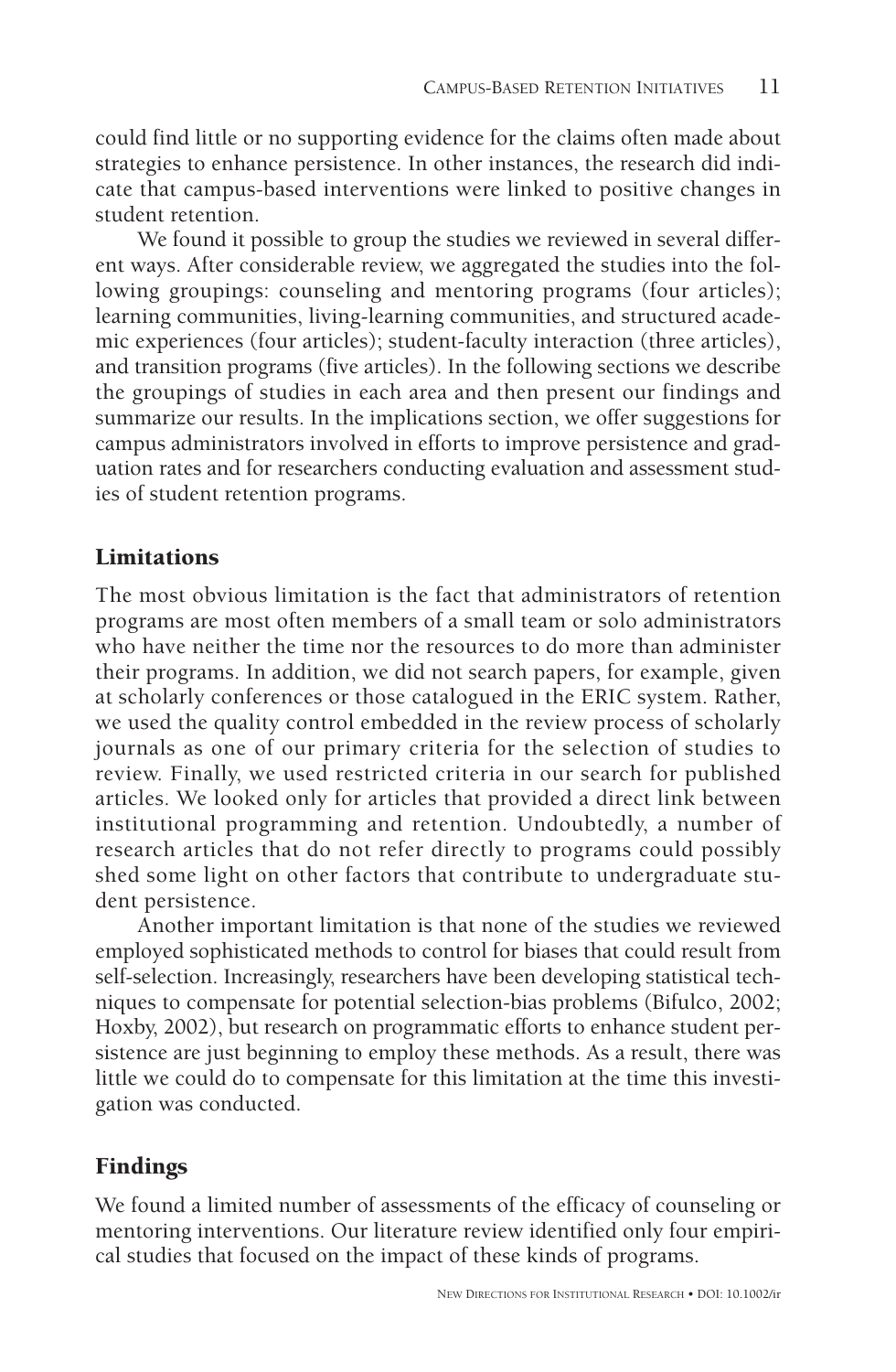Counseling Programs. In a study of high rigor, Turner and Berry (2000) examined the impact of counseling center services on retention at a western state university. This study included a comparison group and a large number of students. Over the course of the study, as many as 70 percent of the students who used the counseling center reported that personal problems were affecting their grades; however, only one in five of those who used counseling services indicated considering withdrawal; more than 60 percent said the counseling was helpful in maintaining or improving their academic performance. In addition nearly 44 percent indicated that counseling helped them to persist. The authors found that students who followed up and used the services of the counseling center had annual retention rates of 70.9 percent in comparison to the general student population, which had a retention rate of 58.6 percent  $(p < .001)$ ; counseled students also had higher return enrollment rates than noncounseled students (77.2 percent versus 67.9 percent; *p* <.001). On average, counseling clients achieved a total retention rate of 85.2 percent, whereas the general student rate was 73.8 percent.

Wilson, Mason, and Ewing (1997) conducted a study of moderate rigor of the impact of counseling. They found that students who indicated a retention concern and sought counseling had a higher retention rate than students who had previously requested counseling but did not receive it. In an examination of the academic records of 562 students (the demographic makeup of the sample was comparable to the university population), those who received from one to seven counseling sessions were either retained or graduated at a rate of 79 percent, in comparison to noncounseled students, who were retained at a rate of 65 percent. A  $2 \times 4$  chi square table indicated that as the number of counseling sessions increased, the likelihood of retention increased as well.

Mentoring Programs. Johnson (1989) claims that mentoring programs provide students with resources and get them actively involved in their own learning. A number of programs are cited, yet we were unable to find much empirical support for the claim. Jacobi (1991) conducted an extensive review of the mentoring literature and found that studies on mentoring were rare and tended to be methodologically weak. We found two studies of mentoring programs.

Dale and Zych (1996) conducted a study, judged to be of low rigor, of the HORIZONS program, a freshman student support program housed at Purdue University. University staff and HORIZONS alumni serve as mentors for low-income, first-generation, and disabled students. The HORIZONS group was compared to a control group of first-year students; both groups consisted of eight Hispanics, fourteen African Americans, and twenty-five white students. The program consisted of content-oriented instruction focusing on academic skills and strategy development; it is presented in conjunction with process-oriented instruction focusing on developmental and affective skills. Dale and Zych found that the retention rate for the HORIZONS group during the first and second semester was 100 percent,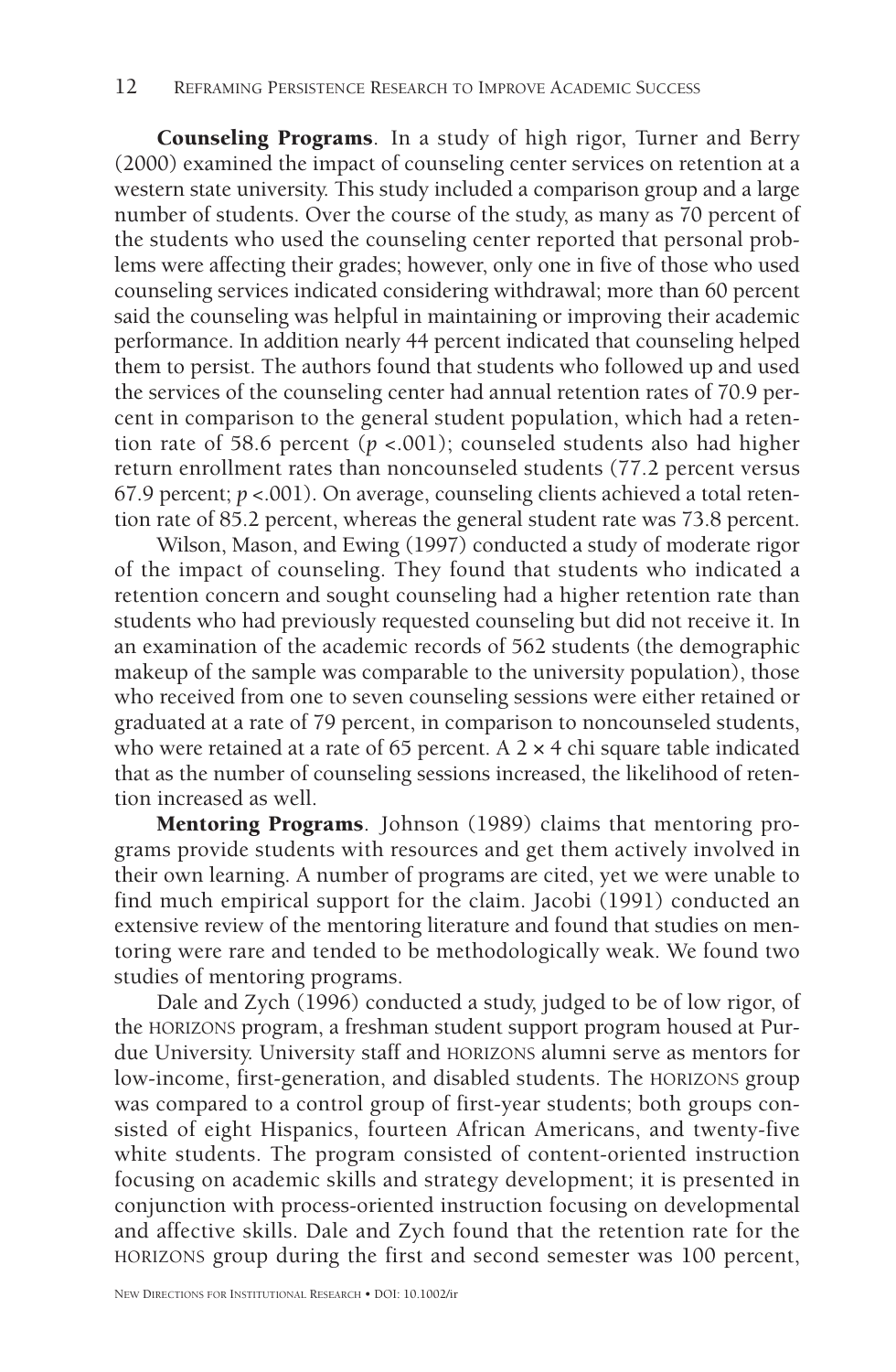while the control group's retention rate dropped from 100 percent to 89 percent between these semesters. The researchers also found that 85 percent of the HORIZONS group graduated or were working toward graduation, as opposed to the 47 percent of the control group who had either graduated or were working toward graduation. The sample size in this study was small, and only descriptive statistics were provided to support the effectiveness of the program.

The Ethnic Mentor Undergraduate (EMU) program was designed to increase the number of underrepresented ethnic students in the educational pipeline in the College of Health and Human Services at a state university (Thile and Matt, 1995). In order to explore the effectiveness of this program, thirty-two incoming students (seventeen first-year students, fifteen transfer students) participated in the study. The authors of this study compared participants in the EMU program with students who were enrolled but not participants in the program. In addition to being paired with faculty mentors, the first-year students were paired with seniors while junior transfer students were paired with graduate students, matching ethnicity and major as closely as possible. Embracing students' ethnic-cultural background, unique strengths, skills, experiences, and learning styles, the program endeavored to capture and cultivate these attributes during the students' tenure at the institution. Academic and personal-social elements were introduced to students to provide balanced exposure to and enhancement in both areas.

The authors of this high-rigor study examined the mean GPA of the students in the EMU program. The group's mean GPA (2.95) was comparable to the all-university average, and their average SAT score of 755 was well below that average. However, after one year in the program, 82 percent of the EMU first-year students and 87 percent of the junior transfers persisted. The authors reported that the differences among all first-year students and EMU first-year students were not significant. For this study, however, finding similar persistence rates can be viewed as an indicator of the efficacy of the program, since the average SAT score of the participants was lower than that of the rest of the student body. In addition, the differences among transfer students were significant at the .05 level.

In total, these two studies led us to conclude that there is at best weak support for the assertion that mentoring programs are effective vehicles to improve the retention rates of undergraduate students. The few investigations, one of them of low rigor, combined with the results, did not fully establish the efficacy of the interventions and led to the conclusion that the evidence for mentoring programs improving retention rates was not strong.

The cumulative evidence from these studies of the impact of counseling and mentoring provides, at best, moderate support for the efficacy of these programs in enhancing student persistence. First, there are few (four) research-based published studies on this topic. Each of these studies found evidence that counseling and mentoring did have a positive impact on student retention. However, some of the studies provided only minimal details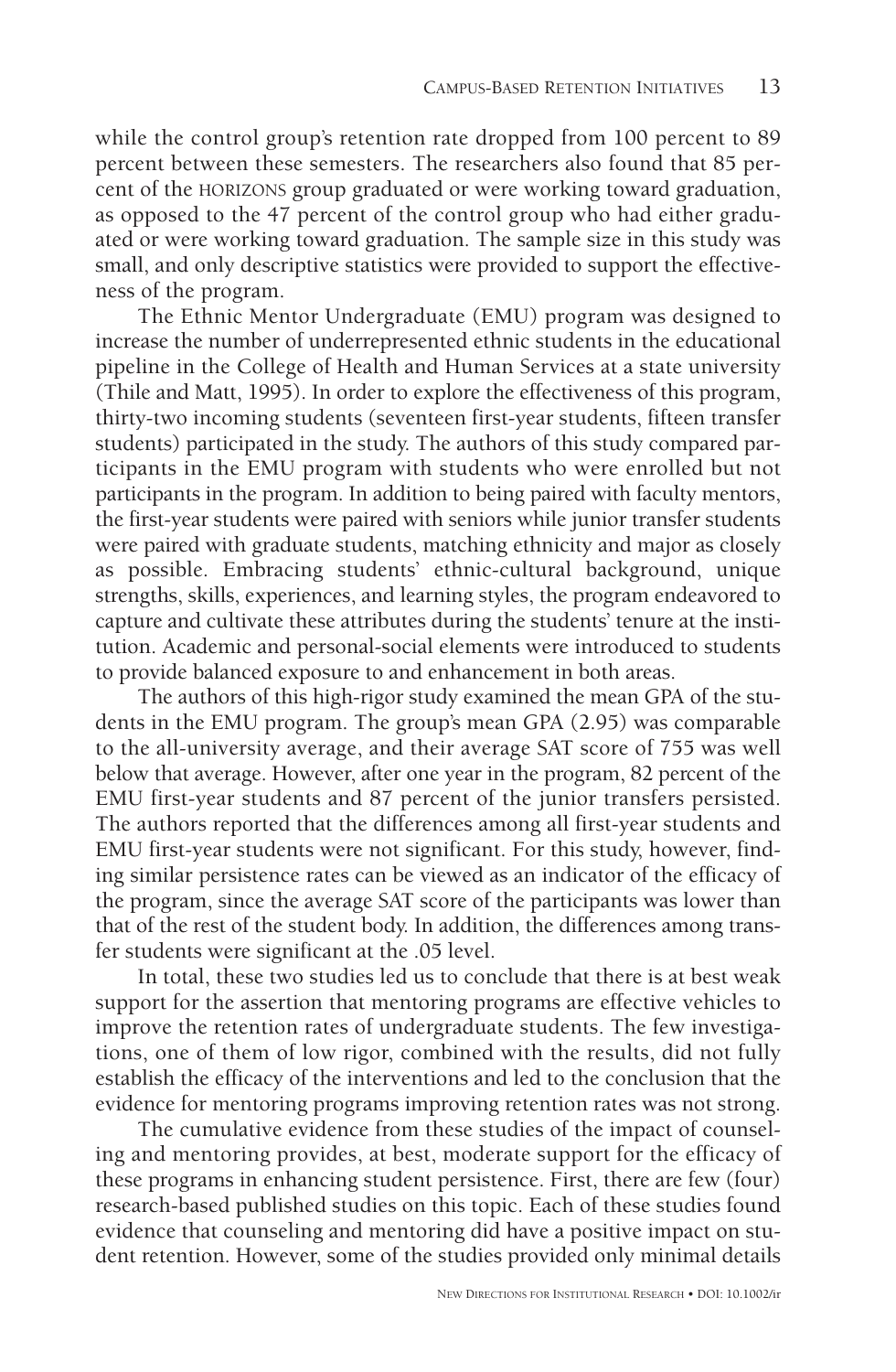about the statistical analyses that were used to assess the programs, others had small sample sizes, making the generalizability of the findings difficult. The pattern across these studies was moderately supportive of the assertion that counseling and mentoring programs can help to improve student persistence. We found no evidence to support the positive impact of other forms of support, such as career advising.

Learning Communities, Living-Learning Communities, and Structured Academic Experiences*.* Astin (1985) characterizes a learning community (LC) as a small cluster of students who participate in an environment designed to foster cohesiveness, shared purpose, and an integrated, continuous path of in-class and out-of-class experiences. Schuh (2004) states that "the environment created in a campus residence contributes to student learning by providing opportunities to experience diversity, to be challenged by their peers, and to learn from one another" (p. 284). Living-learning communities are important because, when designed properly, they create a seamless learning environment that integrates both academic and social experiences that contribute to student development.

Attempts to garner the presumed benefits of LCs are not limited to residential institutions. Some community colleges have adopted the idea of creating learning communities for commuter students. Despite the fact that such communities do not have a residential aspect, students are still assigned to smaller groups and placed in the same cluster of classes and exposed to similar opportunities that foster a sense of community and belonging. While learning communities at both four-year institutions and community colleges sound promising, we found very little research to support such assertions about their effectiveness. Overall, we identified five articles that dealt with living-learning communities.

In a highly rigorous investigation, Pascarella and Terenzini (1980a) conducted a study with three purposes: to verify the presumed socialpsychological and interpersonal dimensions underlying an experimental living-learning community, to determine the main and interaction effects of an LC on a range of first-year educational outcomes, and to determine the impact of faculty and peer interaction within the LC context. The longitudinal study was conducted among a sample of first-year students at a large, private residential university.

The researchers found that when pre-enrollment characteristics were held constant, exposure to the LC was significantly and positively associated with retention. They also found that the structural arrangements of the LC facilitated informal interactions with faculty, and that the quality of those interactions probably accounted for the differences between the residents' and nonparticipants' levels of satisfaction. Using multivariate analytical techniques, the researchers reported that the experimental LC had a significant impact on the first-year students' gains in measures of intellectual and personal development, sense of community in the first year, and—most important—persistence.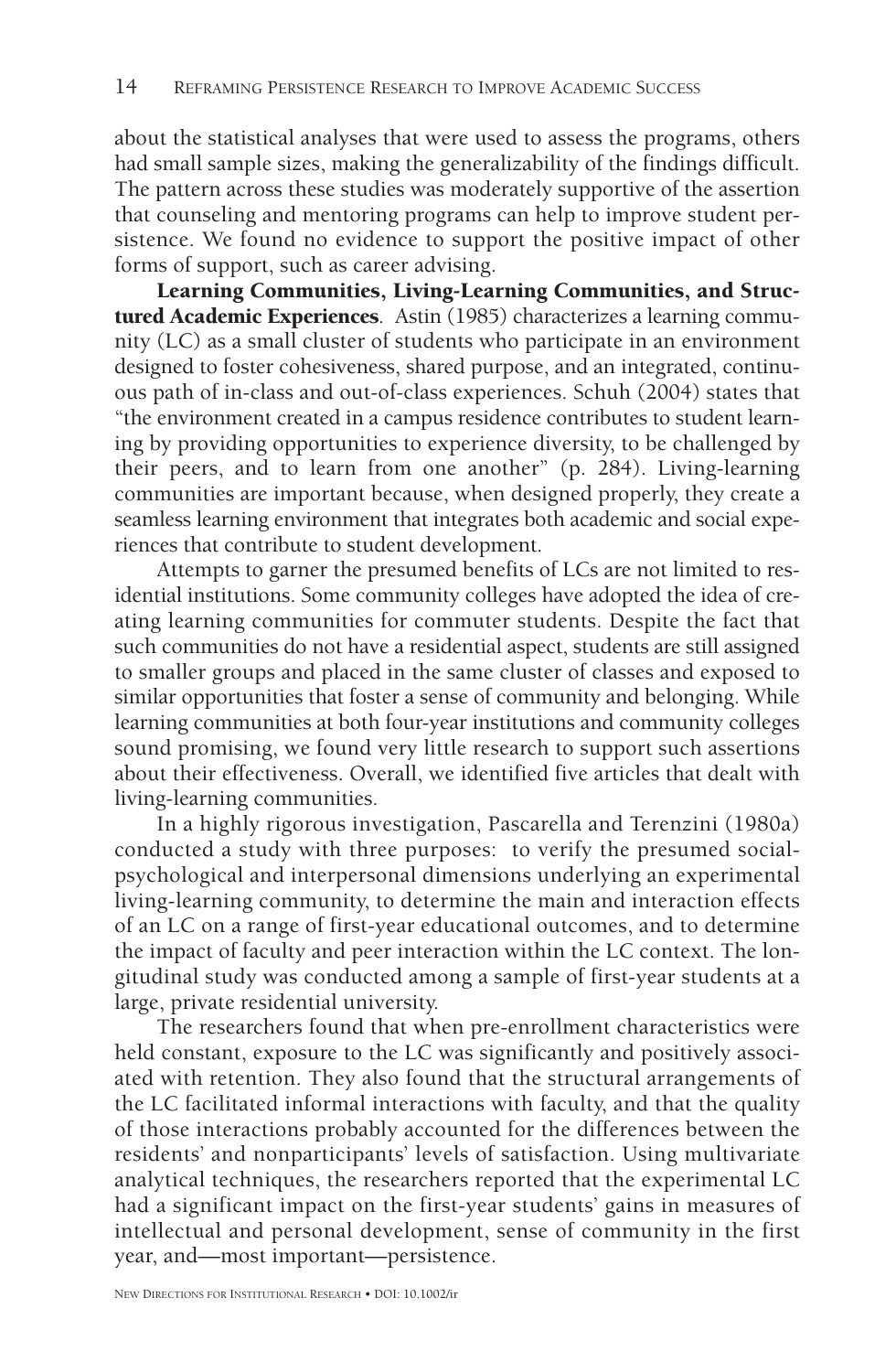Baker and Pomerantz (2000) examined the impact of an LC program for nontraditional first-year students at a public commuter institution. The authors suggested that LCs provide a value-added component that includes opportunities for students to form bonds with one another and to have increased interaction with faculty. The LC program was based on a course clustering model that included twenty-five students taking the same three courses together. The 328 students who were participating in the LC program were compared to 328 non-LC students on the following outcomes: GPA, retention from fall to spring, credit hours earned, percentage on probation, percentage on the honors or dean's list, and the total number of courses dropped.

Baker and Pomerantz examined both persistence in each of the classes in which students were enrolled as well as persistence between semesters. In this highly rigorous study, the researchers found that the LC group was less likely (only 4 percent) to leave classes within the semester, as opposed to those who were in the control group (9 percent). These differences were significant at the .05 level. No differences were found in the persistence rates of LC participants and nonparticipants across two semesters. However, the LC had an impact on fall GPAs (2.61 compared to 2.34 for the control group, significant at the .002 level), semester hours earned (10.62 compared to 9.54 for the control group, significant at the .004 level), and numbers of students on probation in the LC  $(n = 33)$  and the control  $(n = 54)$  groups (11 percent for the LC group and 17 percent for the control group, significant at the .05 level). Consequently, the authors concluded that the LC had an impact on several factors that indirectly and positively affected long-term retention.

Johnson and Romanoff (1999) explored the Russell Scholars Program (RSP), a residential learning community at University of Southern Maine that encouraged faculty and peer interactions for strong students. Students were required to take three courses specific to the learning community. They also received mentoring and were able to have frequent contact with faculty members. Research was conducted during the first year of the program on thirty program participants (fourteen male, sixteen female). Participants were asked to complete background questionnaires and the Johnson Learner Preference Scale (JLPS). A randomly selected sample of students from the general university population served as a matched control group of non-Russell Scholars. The researchers found that Russell Scholars were more pleased with their experiences with faculty and resources and with their overall experience at the university. The least important concern for the students was working to complete courses in order to transfer to another university. Because this investigation had a small sample, it was classified as a study of low rigor. This study did not speak specifically about retention. However, because students noted that transferring was not a concern, we were led to conclude that the program was beneficial for student retention.

The Coordinated Studies Program (CSP) is another form of an LC, housed at a northwestern metropolitan community college that allows students to register for a cluster of courses. In this study by Tinto and Russo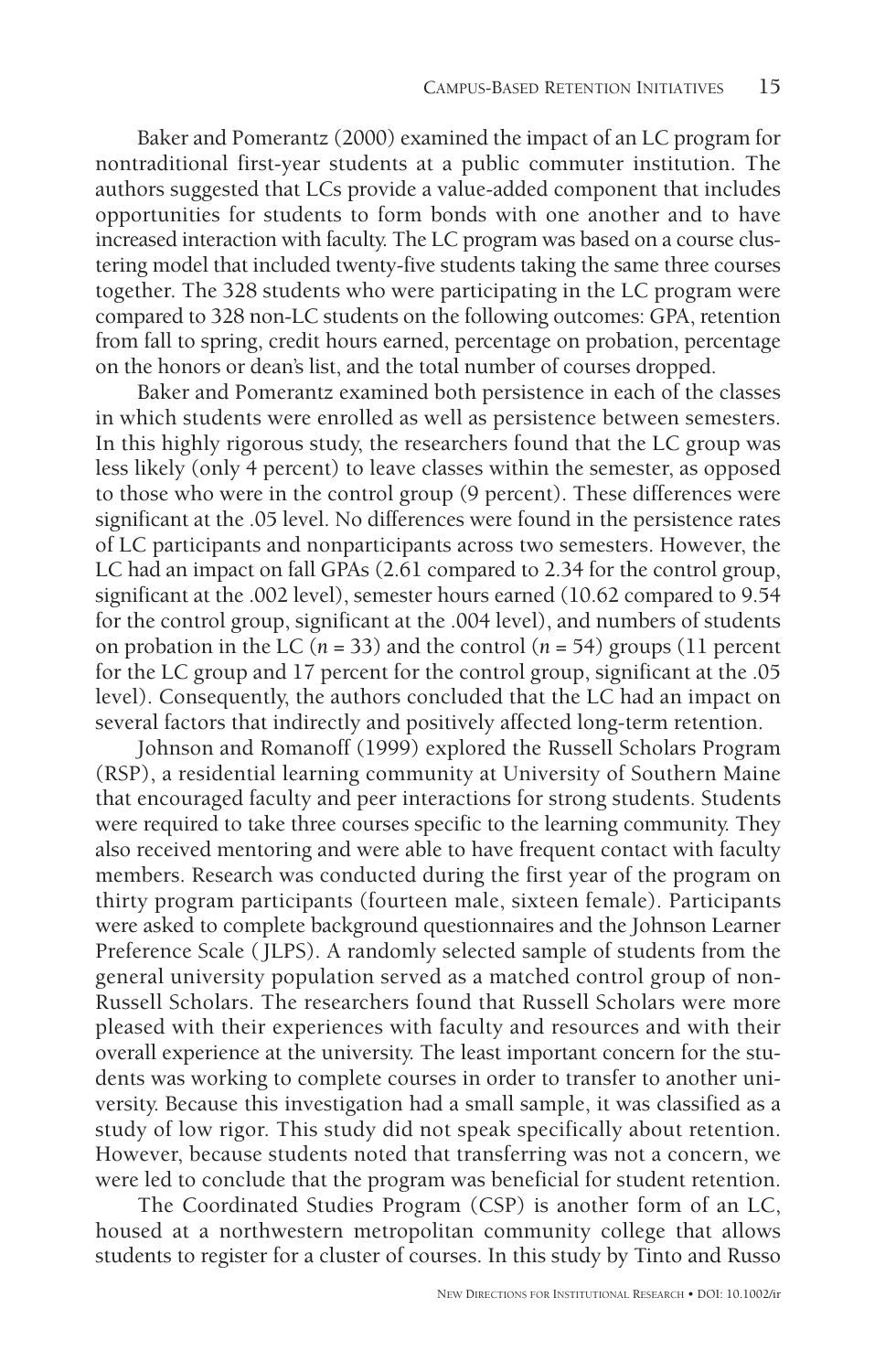(1994), judged to be of high rigor, the authors administered two questionnaires at the beginning of the first year and later during the first year to a panel of program students and a panel of nonprogram students. The sample of 287 students included 121 program students and 166 students in the nonprogram comparison group. The qualitative methods included participant observation and interviews of program participants and staff over the course of the year.

The class met between eleven and eighteen hours each week in blocks of four to six hours over two to four days, was team-taught by two to four faculty members, and was organized around a theme that links the courses from different disciplines and fields. Tinto and Russo found that CSP students reported greater involvement in both academic and social activities, which led to greater developmental gains than the nonprogram participants. CSP students persisted at a higher rate than similar non-CSP students, and this difference in persistence occurred in the following spring and fall quarters. More specifically, the CSP students' persistence rate for the spring was 83.8 percent (versus 80.9 percent for the control group); persistence in the fall was 66.7 percent for the CSP group (versus 52 percent for the control group) and both results were significant at the .05 level.

A final example of a structured course is the Gateway program, which is housed at a large public institution in the northeast. The study of this program (Gebelt and Parilis, 1996) was a large-sample study of moderate rigor that included data from 460 participants. Those students who remained in college for two years were considered persisters.

Developed for first-year students whose scores on the New Jersey College Basic Skills Test (NJCBST) and SAT scores warrant placing them in developmental classes, the program offers a structured learning environment for at-risk students. Based on a student's weakness in particular areas of the NJCBST, he or she was assigned to the appropriate developmental Gateway course. In their study, Gebelt and Parilis evaluated the impact of the Gateway Psychology course and its impact on retention from fall 1991 through spring 1994 to determine the extent to which these students persisted at the same rate as non-Gateway general psychology students. The authors noted that because almost all students are enrolled in the remedial English component, there was no way to have a control group.

Participants in the Gateway course persisted at a rate of 78.7 percent compared to 82.7 percent  $(p = .13)$  for non-Gateway students. Essentially, no significant differences emerged between Gateway and non-Gateway students in terms of graduation rates. However, the authors did find a significant difference in persistence (at the *p* <.001 level) for those who continued to be enrolled at the institution but had not yet graduated.

Looking across these studies, we were again struck by the fact that there were not more published studies of the impact of learning communities and structured courses on student retention. Learning communities have received a great deal of positive attention, but we found few rigorous assessments of their impact on student persistence. Overall, these studies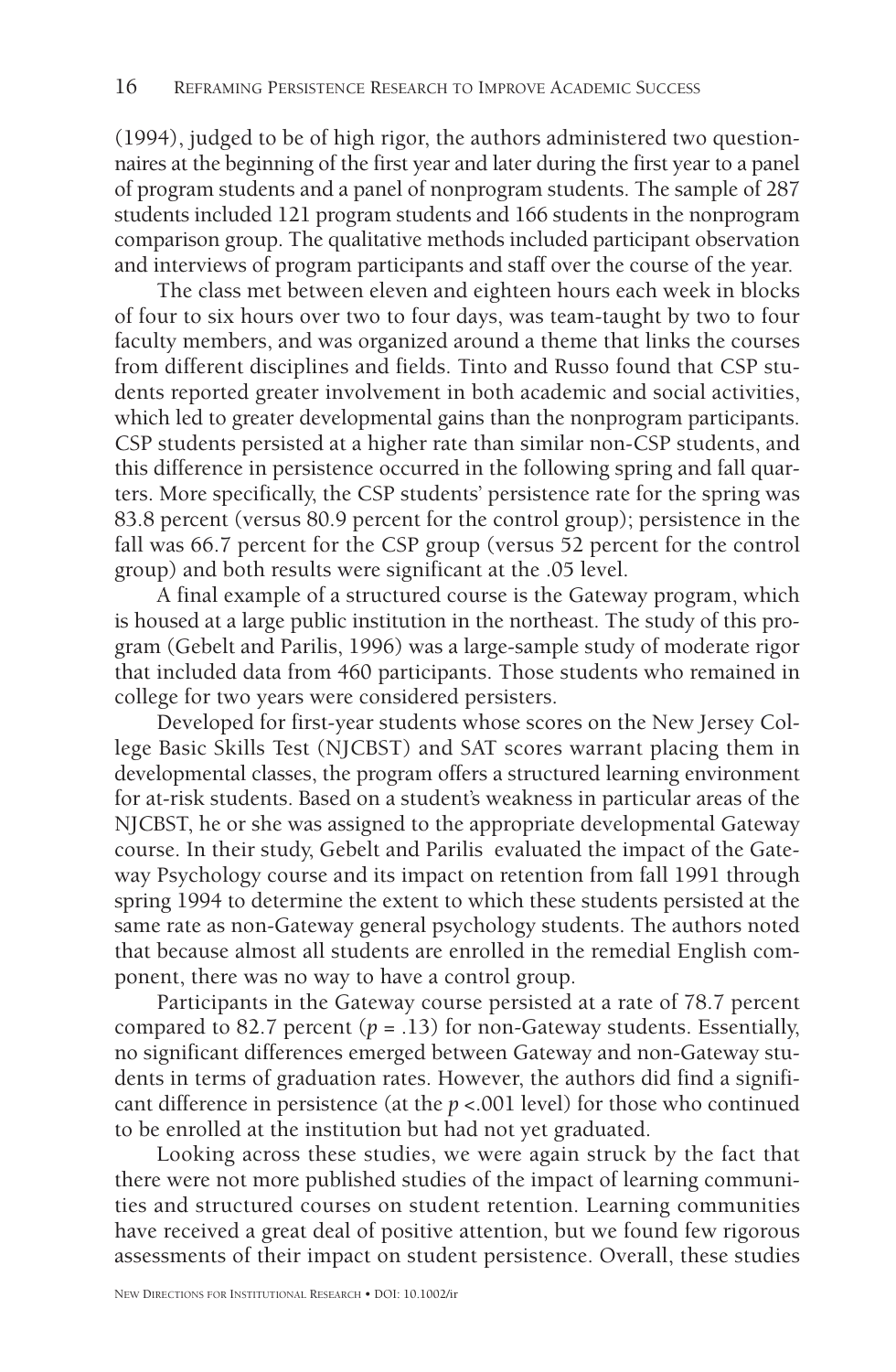did present linkages between participation in these courses and persistence. Also, most of these studies were highly rigorous. For this group of published research, the results suggest that learning communities and related structured courses have at least a moderate positive effect on student persistence.

Student-Faculty Interaction*.* Several scholars in the field of higher education have emphasized the impact of student-faculty interaction (Astin, 1993; Pascarella and Terenzini, 1977, 1980b; Tinto, 1993). Posited as a form of academic integration (Tinto, 1987), the concept of student-faculty interaction espouses both in-class and out-of-class activities with faculty members as a method of facilitating the development of meaningful relationships between students and their professors, which in turn enhances persistence. We found only a small number (three) of empirical evaluations of programmatic interventions designed to enhance student and faculty interaction to improve student persistence.

Craft (2001) conducted a low-rigor study of the South Carolina Advanced Technological (SCATE) program. The first phase of the program included faculty development initiatives that provided extensive training. The goal was to move faculty out of their discipline-specific silos and encourage active learning environments as exemplified in the workplace. Another aspect of the program included a component of faculty and student teams. Unfortunately, the author used only descriptive statistics to assess the impact on retention and did not include a control group, so the efficacy of the program could not be determined.

The Adventor program at Kutztown University targeted the needs of incoming students of color and the barriers they encountered in completing their degrees. The study used a small sample consisting of nineteen students and fifteen faculty members. There was a control group, but it is not described. The program required students to interact with their advisers on a weekly basis (such as e-mail messages, visits, phone calls, and so on) and to maintain consistent contact (Schultz, Colton, and Colton, 2001). This study of low rigor summarized data collected during the program's first year. Although the authors did not explain the kinds of analyses they conducted on the data, they reported that 77 percent of the program's participants returned for a second year, while only 67 percent of the control group returned (but no level of significance was provided).

Nagda and others (1998) conducted a study rated to be of moderate rigor of the Undergraduate Research Opportunities Program (UROP), which was designed to facilitate relationship building between students and faculty by creating undergraduate research partnerships. In this study, 1,280 African American, Hispanic, and white first-year students and sophomores served as participants. A stratified random sampling method was used to select students from a pool of 2,873 program applicants. Then, students were assigned to control and experimental groups based on a matched random assignment. The experimental group consisted of 613 students who participated in the program and the control group consisted of 667 students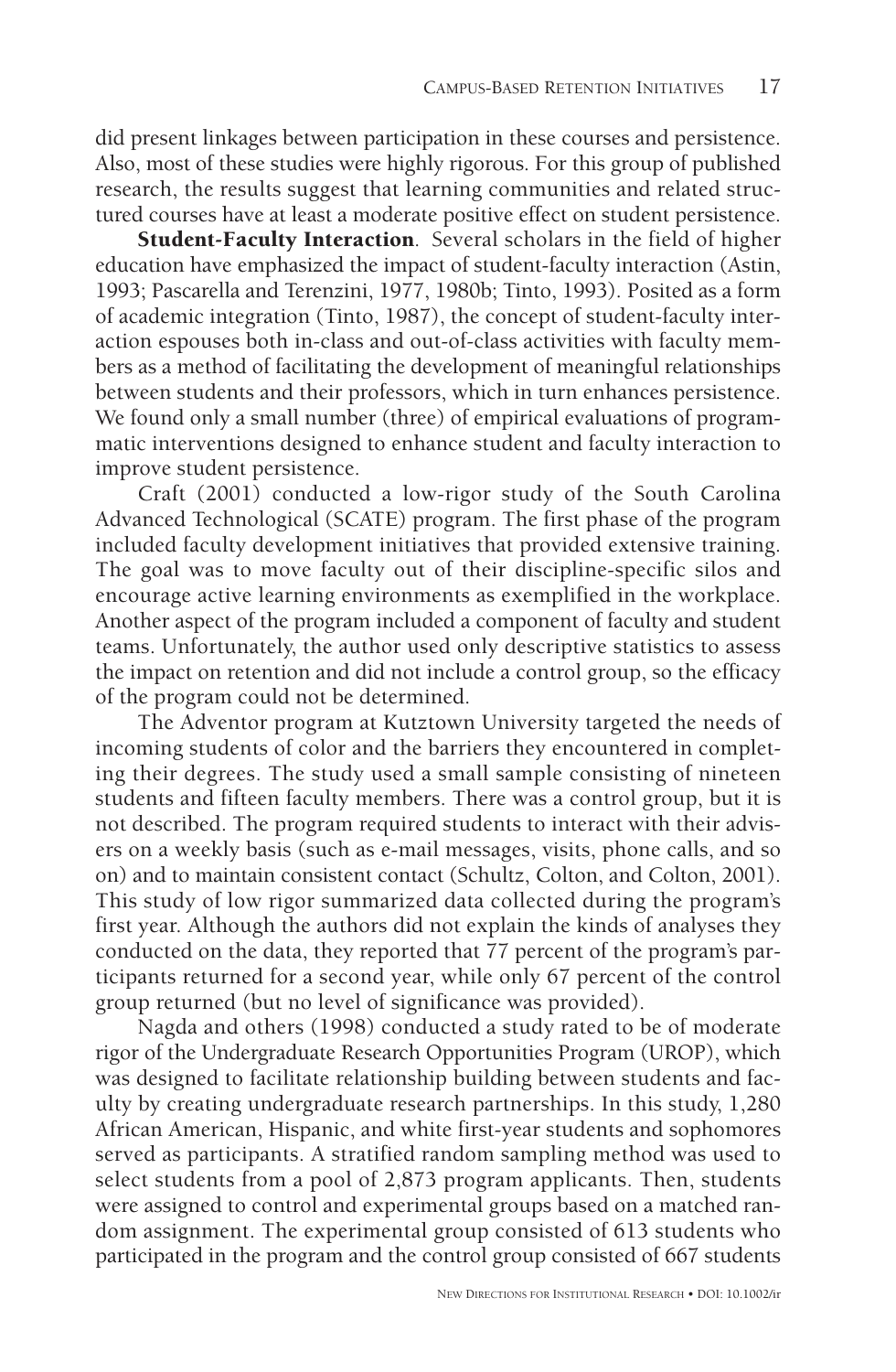who were not program participants. Core program components included common matriculation time into the program; peer advising; peer research interest groups; faculty to serve as sponsors; a mutual-selection process between student and faculty sponsor; student research presentations; and academic credit and assessment. The faculty component facilitated regular contact in an engaging, one-on-one relationship to foster academic competency and academic integration. Participants met individually and regularly with their faculty sponsors.

The most significant impact of this program was on low-achieving African American students, as evidenced by their attrition rate of 15.3 percent versus that of the control group's 27.1 percent (significant at the <.07 level). Surprisingly, the researchers also found that the program had a much larger impact on sophomores (attrition rate of 4.3 percent versus 9.5 percent for the control group, significant at the  $p = .03$  level) than on first-year students (there was no significant impact on the entire sample of UROP participants).

In total, these studies provide consistent, positive support for the assertion that student persistence can be enhanced by developing campus-based initiatives that facilitate student-faculty interaction. As a group, these articles further illustrate the need to research the positive impact that faculty contact has on student retention. Once again, however, with only a small number of published studies and a dearth of highly rigorous studies, we conclude that there is only moderate support for this proposition.

Transition Programs*.* College transition programs, often referred to as orientation programs, are a common student-retention initiative at colleges and universities (Titley, 1985). According to Overland and Rentz (2004), "For as long as new students have experienced a period of transition to the educational environment, orientation programs have been a part of American higher education" (p. 239). Orientation and transition programs are designed to help students make the transition from the high school environment to the collegiate environment (Perigo and Upcraft, 1989). They may consist of an overall summer program format; an introductory course; or smaller, individualized programs, such as Welcome Week. In general, most programs have four central goals: to aid students in their academic adjustment; to assist students with personal adjustment; to help families understand college and available services; and to assist the institution in gathering data on incoming students (Overland and Rentz, 2004). Our search for published articles located twenty-five articles for review, but only four articles directly assessed the impact of a transition program on student persistence.

The Summer Fireside Experience Program (SFEP), a supplemental precollege, five-day, adventure-based orientation program (*n* = 32), a Freshman Camp (FC) group ( $n = 64$ ), and a control group ( $n = 64$ ) were evaluated by Gass (1990) and studied over three and a half years. The programs were offered to first-year students at a northeastern public institution. SFEP included a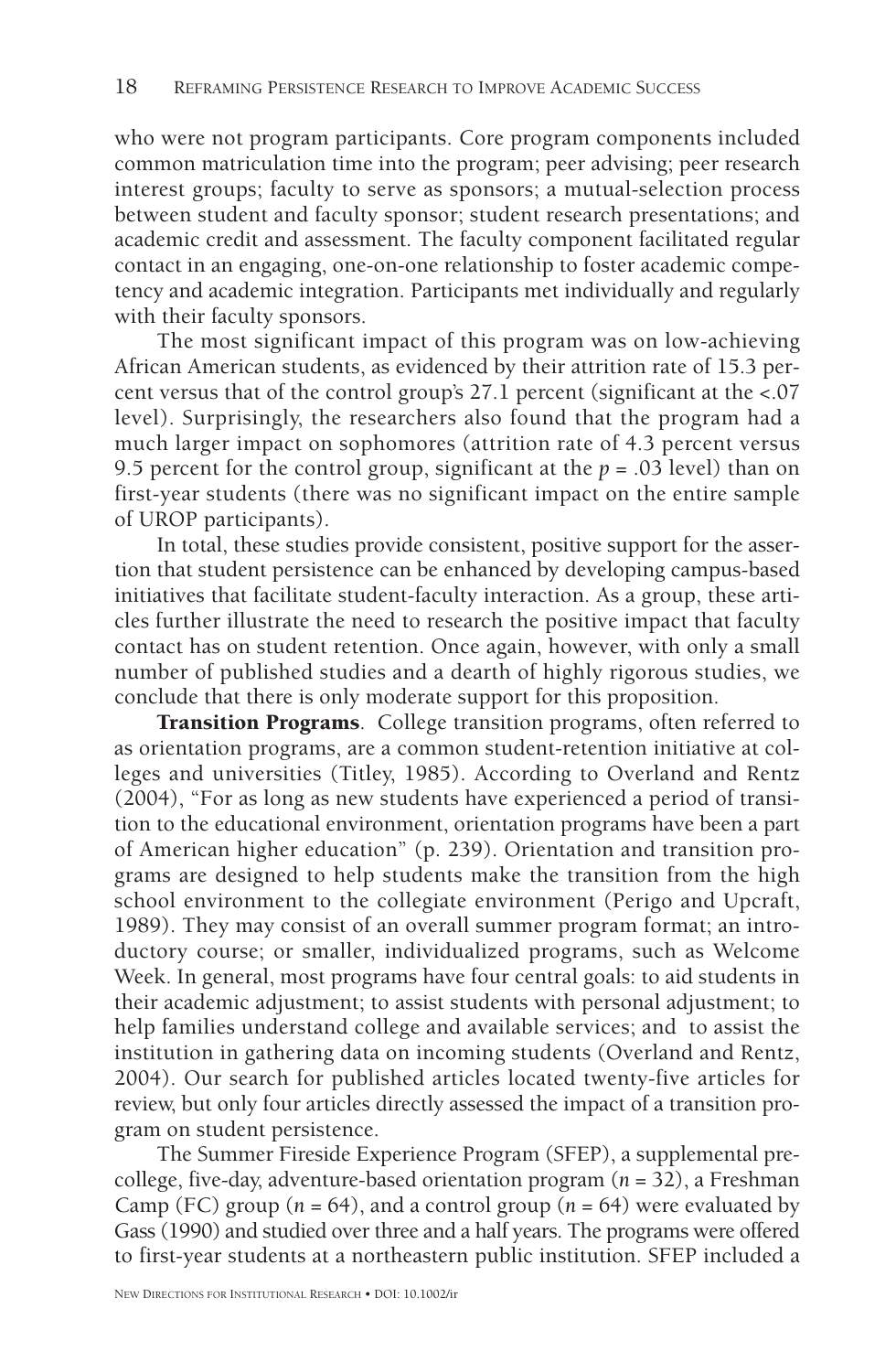range of outdoor physical activities and team activities that reinforced academic and social goals related to student retention (student development, positive interaction with faculty, career and major development, academic focus, and connection between course offerings and student expectations).

The Freshman Camp participants experienced a four-day program in a residential environment consisting of small-group activities, question-andanswer sessions with upper-class students, interaction with faculty, and school spirit activities. Their follow-up activities consisted of letters from counselors and informal meetings with fellow participants and faculty members. The control group did not participate in either program, nor did they receive any additional orientation beyond the required two-day program. In this study of moderate rigor, attrition data were collected on the three groups both one year and three and a half years after the students entered the institution. The design controlled for high school rank and college aptitude test scores. Retention rates for the SFEP students were 15 percent higher than for the Freshman Camp students and 25 percent higher than the control group for the first twelve months (significant at the .05 level).

In a study of moderate rigor of another transition program, Young, Backer, and Rogers (1989) evaluated the Early Advising and Scheduling System (EASS), which was adopted in the spring of 1986 at a public institution serving twenty-one thousand students. The effectiveness of this program was tested on a population of 2,300 prospective first-year students. The program allowed individuals who had been admitted as first-year students but who had not yet accepted admission to come to campus during the spring semester of their high school senior year for an advising and registration session. The program also provided an orientation to the university for parents. This one-day early orientation program provided students and parents with campus information as well as an opportunity to register early for fall classes.

In this highly rigorous study, the authors measured student attrition from the first year to the second year. The investigators used ACT composite and high school GPA as independent variables and first-year college grades and attrition as criterion variables for all fall 1986 first-year students. Descriptive results suggested that the program had a positive impact on persistence. However, additional multivariate analyses revealed that EASS members scored higher than nonparticipants on the ACT and had higher high school GPAs. Also, they found these differences explained the improved retention rates for EASS, and they concluded that EASS was a predictor of first-year grades at a statistically significant level but was not a predictor of student persistence.

Boyd and others (1997) assessed the impact of the Summer Orientation Parent Transition Program for parents of first-year students attending a large public institution. This investigation included 150 sets of parents who were part of this intervention. Another group of ninety parents went through a different orientation program and served as the control group. This program was designed to equip parents with information about the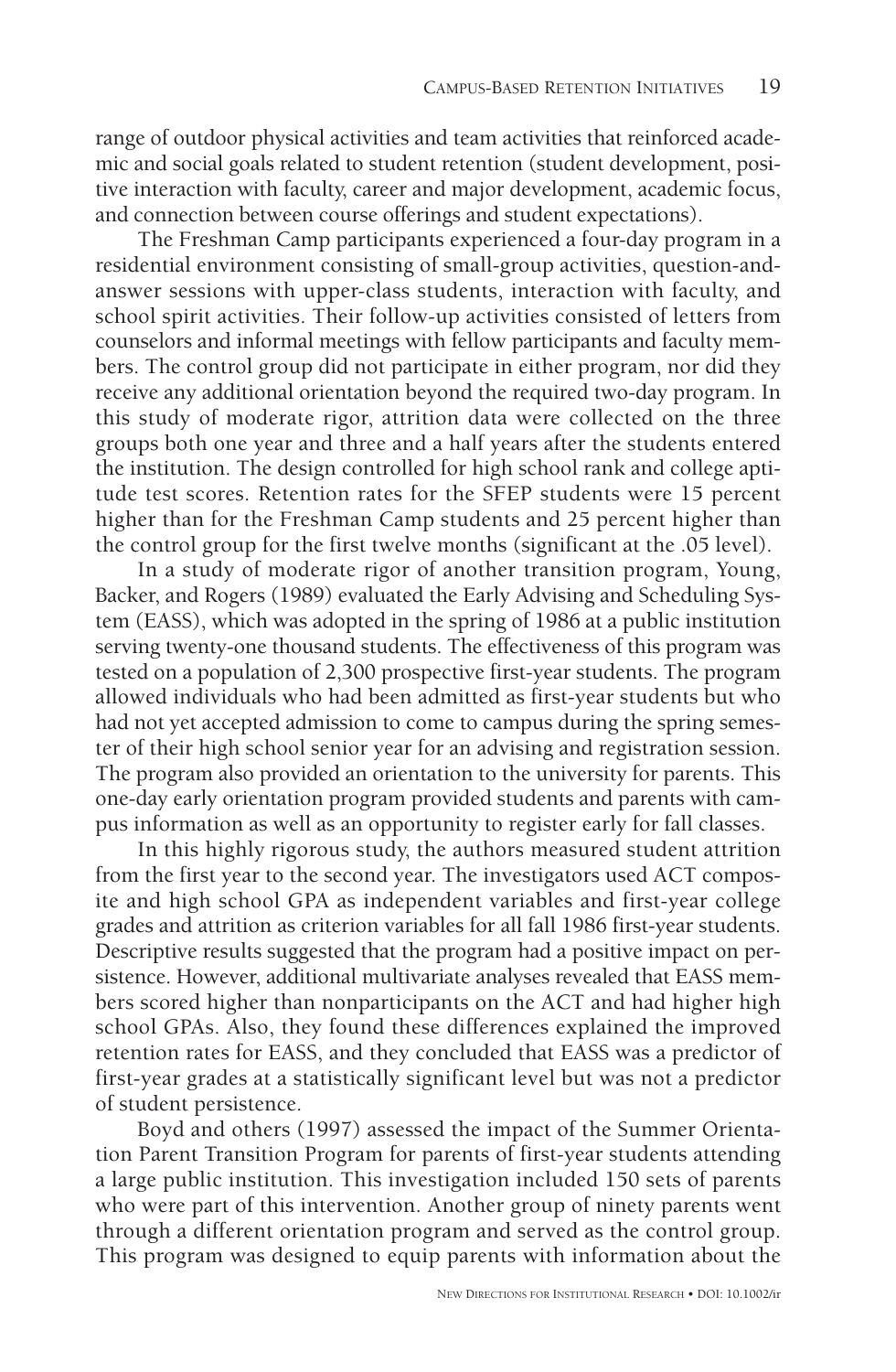institution in hopes of enabling them to act as referral agents should their students encounter academic or social difficulties that were inhibiting their ability to be successful students and to persist.

In this study, judged to be of moderate rigor, the authors looked at "academic persistence" (defined as continuous enrollment for a given semester) and "academic persistence in good standing" (being enrolled for a given semester and ending that semester with no negative academic action, such as probation, warning, or dismissal). Although there was no difference in academic persistence among the experimental and control groups, there was a significant difference among the students who were determined to be in academic persistence in good standing. In the fall semester, retention rates for the treatment group were 79 percent versus the comparison group's 63 percent (significant at the *p* < .01 level); in the spring, the rates were 73 percent and 60 percent, respectively (significant at the *p* < .05 level).

Positive effects of a different type of freshman orientation intervention were also found in a study conducted by House and Kuchynka (1997). "University Experience" is an example of what is commonly described as a University 101-type of course. In this instance it was offered at a public institution. This moderately rigorous study included an experimental group consisting of 85 and a control group consisting of 431 first-year students. Students were exposed to opportunities to learn more about their institution and develop more understanding about and interests in their choice of a major. Using a chi-square analysis, the authors found that students who took the course had an 82.4 percent persistence rate (70/85), in comparison to the control group's 64.5 percent (278/483); these results are significant at the  $p < .01$  level.

Overall, the studies in this section included more rigorous statistical testing. Thus, we believe that similar studies in this area could lend further support to the assertion that orientation, University 101, and other transition efforts are important for students. Although not every study found strong links to retention, as with other previously mentioned studies, the findings were associated with retention factors such as GPA and academic and social integration.

### **Conclusions**

After mining several electronic databases and reviewing almost one hundred articles, only sixteen studies were identified as providing documentation that links a program with retention. The strength of the connections between programmatic interventions and student persistence varied in these studies. Only in the area of transition programs did we find a reasonable number of studies that reported consistently strong connections between interventions and improved student persistence. Overall, our findings demonstrate that academe is without a core set of documents upon which administrators can rely when seeking retention models to employ at their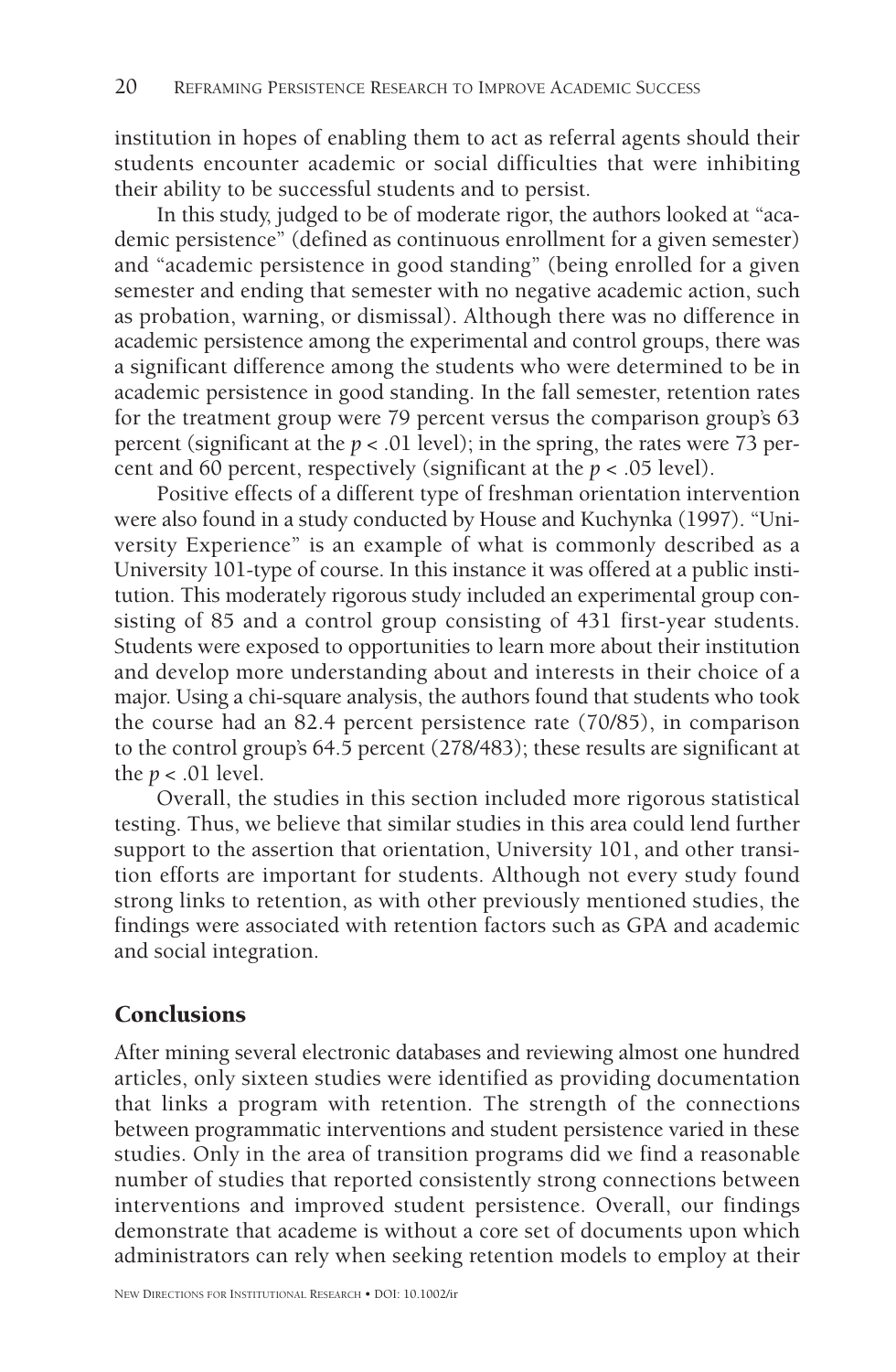own institutions. Our analyses of the existing research on programmatic efforts to improve student retention rates lead us to the following substantive conclusions:

- The evidence supporting the effectiveness of counseling as a means to reduce dropout rates of undergraduate students is weak.
- The evidence to support the efficacy of mentoring programs as a means to reduce dropout rates is weak.
- There are small to moderate levels of positive evidence that learning communities have a positive effect on student persistence.
- There are small to moderate levels of evidence that programmatic interventions designed to enhance student-faculty interaction can improve student persistence.
- There is moderate to strong positive evidence that transition or orientation programs can improve student retention rates.

In addition to these areas, there is a host of areas for which there is simply no evidence to support the effectiveness, or lack thereof, of campus-based retention efforts. Within the body of empirical studies that does exist, the research team found that there is also a lack of longitudinal assessments of retention-based initiatives. The majority of the studies captured the program's impact at a single point in time.

After dissecting the studies, we also found mixed results on various programmatic themes. As we mentioned earlier, the studies' findings were as diverse as the number of programs. We wonder, however, whether an increase in the number of published empirical studies will yield more consistency in the findings. Our findings also revealed other gaps in the retention literature. We found few empirical studies that had been conducted at community colleges or at minority-serving institutions.

#### Implications

We end this chapter with the same questions with which we began: How do institutions of higher education know that the programs and services that they offer contribute to undergraduate student retention? How do we know that the countless dollars and budgets that are labeled for retention efforts actually work? In the past it was often possible to make claims again and again about the necessity and success of campus retention programs without providing empirical results. However, increasingly campus administrators are asking for evidence as a return on the institution's investment in campus programs.

As a result of our findings, we contend that the present provides an excellent opportunity for colleges and universities to assess the impact of their various programs on retention. The dearth of published empirical studies emphasizes the need to create and promote models for assessing the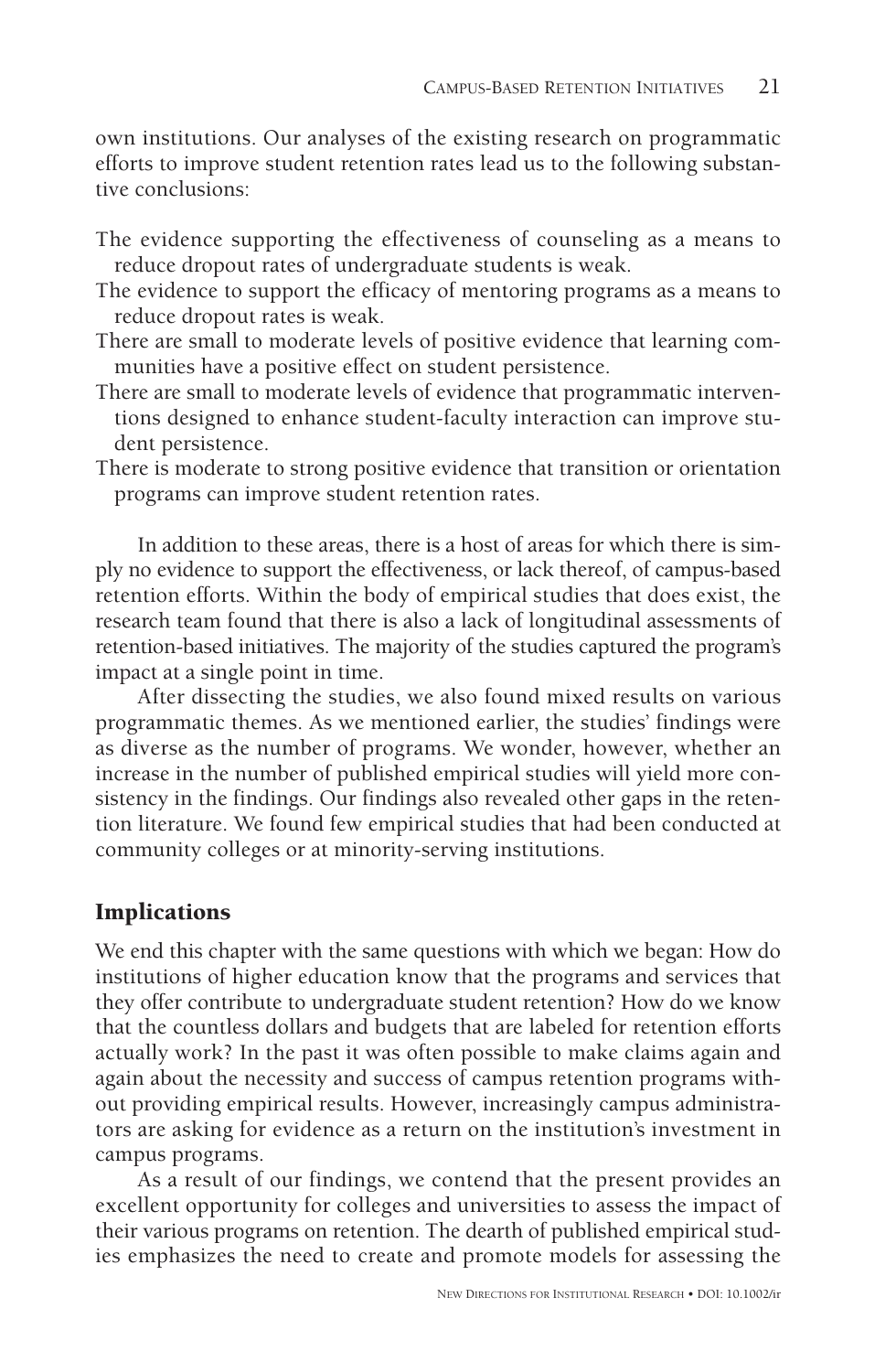effectiveness of retention programs. Woodard, Mallory, and De Luca (2001) present a framework for this purpose. There are undoubtedly a number of other viable approaches, but the point is that administrators need a point of reference from which to understand the importance of establishing the groundwork for effectively and efficiently assessing a program; understanding how to identify, capture, and analyze data and communicate findings to various audiences; and understanding how to use the findings to improve the program. We encourage campus administrators and higher education scholars to get involved in evaluating the effectiveness of campus-based retention programs.

#### **References**

- Andreu, M. L. "Developing and Implementing Local-Level Retention Studies: A Challenge for Community College Institutional Researchers." *Community College Journal of Research and Practice,* 2002, *26*(4), 333–344.
- Astin, A. W. *Achieving Educational Excellence: A Critical Assessment of Priorities and Practices in Higher Education.* San Francisco: Jossey-Bass, 1985.
- Astin, A. W. *What Matters in College: Four Critical Years Revisited.* San Francisco: Jossey Bass, 1993.
- Baker, S., and Pomerantz, N. "Impact of Learning Communities on Retention at a Metropolitan University." *Journal of College Student Retention,* 2000, *2*(2), 115–126.
- Bean, J. "Why Students Leave: Insights from Research." In D. Hossler and J. P. Bean (eds.), *The Strategic Management of College Enrollments.* San Francisco: Jossey-Bass, 1990.
- Bifulco, R. "Addressing Self-Selection Bias in Quasi-Experimental Evaluations of Whole-School Reform: A Comparison of Methods." *Evaluation Review,* 2002, *26*(5), 545–572.
- Boyd, V., and others. "Parents as Referral Agents for Their First-Year College Students: A Retention Intervention." *Journal of College Student Development,* 1997, *38*(1), 83–85.
- Braxton, J. M., Sullivan, A. S., and Johnson, R. M. "Appraising Tinto's Theory of College Student Departure." In J. C. Smart (ed.), *Higher Education: A Handbook of Theory and Research,* vol. 12. New York: Agathon Press, 1997.
- Cabrera, A. F., Stampen, J. O., and Hansen, W. L. "Exploring the Effects of Ability to Pay on Persistence in College." *Review of Higher Education,* 1990, *13*(3), 303–336.
- Craft, E. "Developing and Implementing an Integrated, Problem-Based Engineering Technology Curriculum in an American Technical College System." *Community College Journal of Research and Practice,* 2001, *25*(5/6), 425–440.
- Dale, P. M., and Zych, T. "A Successful College Retention Program." *College Student Journal,* 1996, *30*(3), 354–360.
- Farabaugh-Dorkins, C. *Beginning to Understand Why Older Students Drop Out of College: A Path Analytic Test of the Bean/Metzner Model of Nontraditional Student Attrition.* AIR Professional File, no. 39, 1991, 1–12. (ED 332598)
- Gass, M. A. "The Longitudinal Effects of an Adventure Program on the Retention of Students." *Journal of College Student Development,* 1990, *31*(1), 33–38.
- Gebelt, J. L., and Parilis, G. M. "Retention at a Large University: Combining Skills with Course Content." *Journal of Developmental Education,* 1996, *20*(1), 2–8.
- Halpin, R. L. "An Application of the Tinto Model to the Analysis of Freshman Persistence in a Community College." *Community College Review,* 1990, *17*(4), 22–32.
- Himelhoch, C. R., Nichols, A., Ball, S. R., and Black, L. C. "A Comparative Study of the Factors Which Predict Persistence for African American Students at Historically Black Institutions and Predominantly White Institutions." Paper presented at the annual meeting of the Association for the Study of Higher Education, 1997. (ED 415813)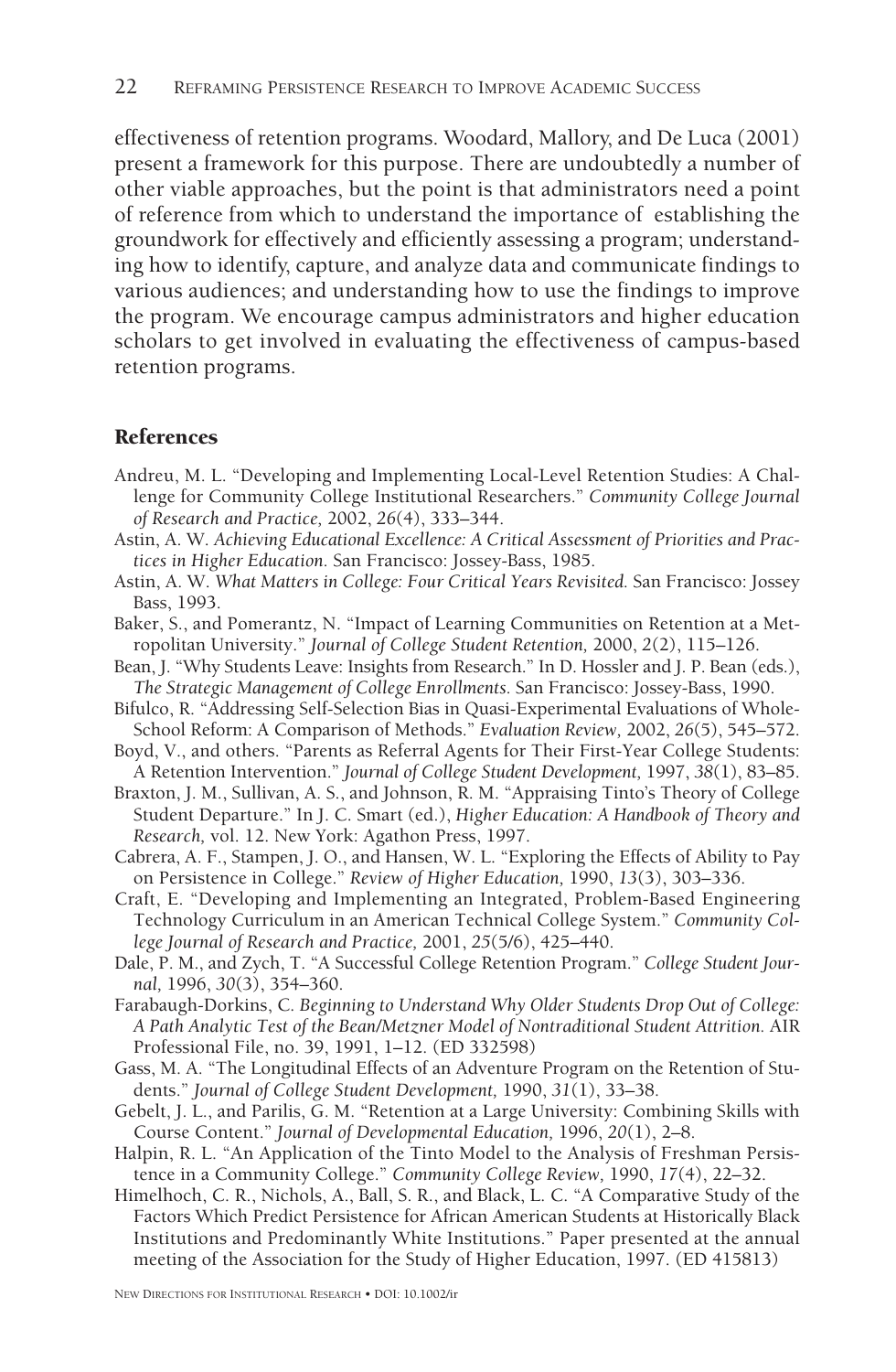- House, J. D., and Kuchynka, S. J. "The Effects of a Freshman Orientation Course on the Achievement of Health Sciences Students." *Journal of College Student Development,* 1997, *38*(5), 540–541.
- Hoxby, C. "Would School Choice Change the Teaching Profession?" *Journal of Human Resources,* 2002, *37,* 846–891.
- Hurtado, S., and Carter, D. F. "Effects of College Transition and Perceptions of the Campus Racial Climate on Latino College Students' Sense of Belonging." *Sociology of Education,* 1997, *70*(4), 324–345.
- Jacobi, M. "Mentoring and Undergraduate Academic Success: A Literature Review." *Review of Educational Research,* 1991, *61*(4), 505–532.
- Johnson, C. "Mentoring Programs." In M. L. Upcraft, J. N. Gardner, and Associates (eds.), *The Freshman Year Experience.* San Francisco: Jossey-Bass, 1989.
- Johnson, J. L., and Romanoff, S. J. "Higher Education Learning Communities: What Are the Implications for Student Success?" *College Student Journal,* 1999, *33*(3), 385–400.
- Mallette, B. I., and Cabrera, A. F. "Determinants of Withdrawal Behavior: An Exploratory Study." *Research in Higher Education,* 1991, *32*(2), 179–194.
- Milem, J. F., and Berger, J. B. "A Modified Model of Student Persistence: Exploring the Relationship Between Astin's Theory of Involvement and Tinto's Theory of Student Departure." *Journal of College Student Development,* 1997, *38*(4), 387–400.
- Munro, B. H. "Dropouts from Higher Education: Path Analysis of a National Sample." *American Educational Research Journal,* 1981, *18*(2), 133–141.
- Nagda, B., and others. "Undergraduate Student-Faculty Research Partnerships Affect Student Retention." *Review of Higher Education,* 1998, *22*(1), 55–72.
- Nora, A., Attinasi, L. C., and Matonak, A. "Testing Qualitative Indicators of Precollege Factors in Tinto's Attrition Model: A Community College Student Population." *Review of Higher Education,* 1990, *13*(3), 327–335.
- Overland, W. I., and Rentz, A. L. "Orientation." In F.J.D. MacKinnon and Associates (eds.), *Rentz's Student Affairs Practice in Higher Education.* (3rd ed.) Springfield, Ill.: Thomas, 2004.
- Pascarella, E., Duby, P. B., and Iverson, B. K. "A Text and Reconceptualization of a Theoretical Model of College Withdrawal in a Commuter Institution Setting." *Sociology of Education,* 1983, *56*(2), 88–100.
- Pascarella, E., and Terenzini, P. "Patterns of Student-Faculty Informal Integration Beyond the Classroom and Voluntary Freshman Attrition." *Journal of Higher Education,* 1977, *52,* 197–210.
- Pascarella, E., and Terenzini, P. "Predicting Freshman Persistence and Voluntary Dropout Decisions from a Theoretical Model." *Journal of Higher Education,* 1980a, *51*(1), 60–75.
- Pascarella, E., and Terenzini, P. "Student-Faculty and Student-Peer Relationships as Mediators of the Structural Effects of Undergraduate Residence Arrangement." *Journal of Educational Research,* 1980b, *73*(6), 343–353.
- Pascarella, E., and Terenzini, P. "Predicting Voluntary Freshman Year Persistence/Withdrawal Behavior in a Residential University: A Path Analytic Validation of Tinto's Model." *Journal of Educational Psychology,* 1983, *75*(2), 215–226.
- Perigo, D. J., and Upcraft, M. L. "Orientation Programs." In M. L. Upcraft, J. N. Gardner, and Associates (eds.), *The Freshman Year Experience.* San Francisco: Jossey-Bass, 1989.
- Schuh, J. H. "Residence Halls." In F.J.D. MacKinnon and Associates (eds.), *Rentz's Student Affairs Practice in Higher Education.* (3rd ed.) Springfield, Ill.: Thomas, 2004.
- Schultz, E., Colton, G., and Colton, C. "The Adventor Program: Advisement and Mentoring for Students of Color in Higher Education." *Journal of Humanistic Counseling,* 2001, *40*(2), 208–218.
- Stage, F. K. "Motivation, Academic and Social Integration, and the Early Dropout." *American Educational Research Journal,* 1989, *26*(3), 385–402.
- Stahl, V. V., and Pavel, D. M. "Assessing the Bean and Metzner Model with Community